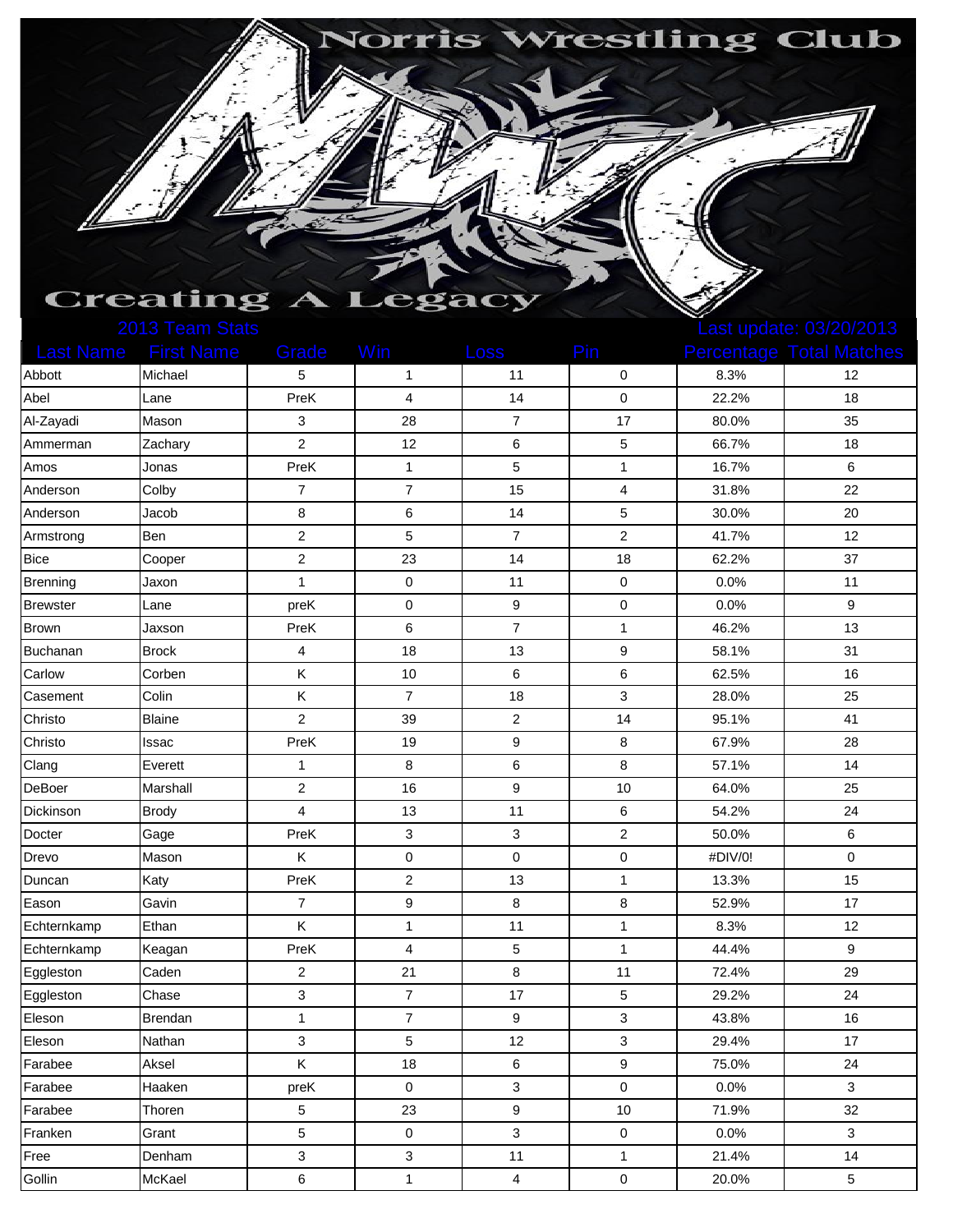| <b>Norris Wrestling Club</b> |
|------------------------------|
|                              |
|                              |
|                              |
|                              |
|                              |
|                              |
|                              |
|                              |
| <b>Creating A Legac</b>      |

|             | <b>LUTU I GAILLOIGIO</b>    |                         |                         |                  |                         | Last apudite. VUILUILUTU |                                 |  |
|-------------|-----------------------------|-------------------------|-------------------------|------------------|-------------------------|--------------------------|---------------------------------|--|
|             | <b>Last Name</b> First Name | Grade                   | Win                     | <b>Loss</b>      | Pin                     |                          | <b>Percentage Total Matches</b> |  |
| Guthard     | Ethan                       | 2                       | 12                      | 6                | 6                       | 66.7%                    | 18                              |  |
| Haase       | John                        | 4                       | 3                       | 8                | $\pmb{0}$               | 27.3%                    | 11                              |  |
| Hall        | Eric                        | Κ                       | 10                      | 17               | 4                       | 37.0%                    | 27                              |  |
| Hanson      | <b>Nick</b>                 | $\overline{c}$          | 9                       | 5                | $\mathbf 5$             | 64.3%                    | 14                              |  |
| Harris      | Daniel                      | $\mathbf{1}$            | 0                       | 5                | $\pmb{0}$               | 0.0%                     | $\mathbf 5$                     |  |
| Harris      | Jon                         | Prek                    | $\mathbf{1}$            | $\overline{c}$   | $\mathbf{1}$            | 33.3%                    | 3                               |  |
| Harvey      | Matthew                     | $\overline{7}$          | 8                       | 8                | $\,6$                   | 50.0%                    | 16                              |  |
| Henderson   | <b>Blain</b>                | 8                       | 3                       | 11               | $\mathbf{1}$            | 21.4%                    | 14                              |  |
| Hood        | Johnathan                   | $\mathbf{1}$            | 16                      | 13               | $\overline{7}$          | 55.2%                    | 29                              |  |
| Hoover      | <b>Brodie</b>               | 1                       | 17                      | 8                | 10                      | 68.0%                    | 25                              |  |
| Jacobs      | Mitchell                    | 3                       | 4                       | 5                | $\overline{\mathbf{c}}$ | 44.4%                    | 9                               |  |
| Jacobs      | Spencer                     | 1                       | 0                       | 6                | $\pmb{0}$               | 0.0%                     | 6                               |  |
| Kraus       | Ryan                        | Κ                       | 15                      | 4                | 3                       | 78.9%                    | 19                              |  |
| Landretti   | Sam                         | $\overline{2}$          | $\pmb{0}$               | 0                | $\pmb{0}$               | #DIV/0!                  | $\pmb{0}$                       |  |
| May         | Camren                      | $\overline{c}$          | $\pmb{0}$               | 3                | $\mathbf 0$             | 0.0%                     | $\sqrt{3}$                      |  |
| May         | Kaleb                       | Κ                       | 2                       | $\mathbf{1}$     | $\mathbf{1}$            | 66.7%                    | 3                               |  |
| McCoy       | Jordan                      | $\mathbf{1}$            | $\mathbf{1}$            | 5                | $\pmb{0}$               | 16.7%                    | $\,6\,$                         |  |
| McHugh      | Collin                      | 4                       | 0                       | 6                | $\pmb{0}$               | 0.0%                     | 6                               |  |
| McHugh      | Drake                       | PreK                    | $\boldsymbol{2}$        | $\mathbf{1}$     | $\boldsymbol{2}$        | 66.7%                    | 3                               |  |
| Metzler     | Luke                        | $\overline{7}$          | $\pmb{0}$               | 0                | $\pmb{0}$               | #DIV/0!                  | $\pmb{0}$                       |  |
| Meyer       | Jordan                      | 3                       | 11                      | $\boldsymbol{9}$ | $\,6$                   | 55.0%                    | 20                              |  |
| Musil       | Jacob                       | 4                       | 0                       | 0                | $\pmb{0}$               | #DIV/0!                  | $\pmb{0}$                       |  |
| Navratil    | Colten                      | PreK                    | $\overline{c}$          | 9                | 0                       | 18.2%                    | 11                              |  |
| Navratil    | Conner                      | Κ                       | 5                       | 8                | $\overline{c}$          | 38.5%                    | 13                              |  |
| Novak       | Wyatt                       | $\overline{\mathbf{c}}$ | 21                      | 11               | 12                      | 65.6%                    | 32                              |  |
| Oligmueller | Cooper                      | $\pmb{0}$               | $\mathbf{1}$            | 5                | $\pmb{0}$               | 16.7%                    | 6                               |  |
| Olson       | Cole                        | 4                       | $\pmb{0}$               | 0                | $\pmb{0}$               | #DIV/0!                  | $\pmb{0}$                       |  |
| Otto        | Braedon                     | Κ                       | $\overline{\mathbf{c}}$ | 4                | $\mathbf{1}$            | 33.3%                    | $\,6\,$                         |  |
| Pester      | Tyler                       | $\overline{7}$          | 5                       | 12               | $\overline{c}$          | 29.4%                    | 17                              |  |
| Roach       | Cale                        | PreK                    | 4                       | 8                | 3                       | 33.3%                    | 12                              |  |
| Roach       | Carson                      | $\overline{c}$          | 24                      | $\bf 8$          | 16                      | 75.0%                    | 32                              |  |
| Schoenbeck  | Benjiman                    | $\overline{c}$          | 6                       | 12               | $\overline{\mathbf{4}}$ | 33.3%                    | 18                              |  |
| Schoenbeck  | Brigham                     | Κ                       | 6                       | 12               | $\overline{c}$          | 33.3%                    | 18                              |  |
| Schoenbeck  | Rylan                       | Prek                    | $\mathbf{1}$            | 14               | 0                       | 6.7%                     | 15                              |  |
| Schultz     | Austin                      | 0                       | 0                       | $\pmb{0}$        | 0                       | 0.0%                     | $\mathbf 0$                     |  |
| Serna       | Zach                        | 6                       | $\mathbf 5$             | $\mathbf 1$      | 3                       | 83.3%                    | $\,6\,$                         |  |